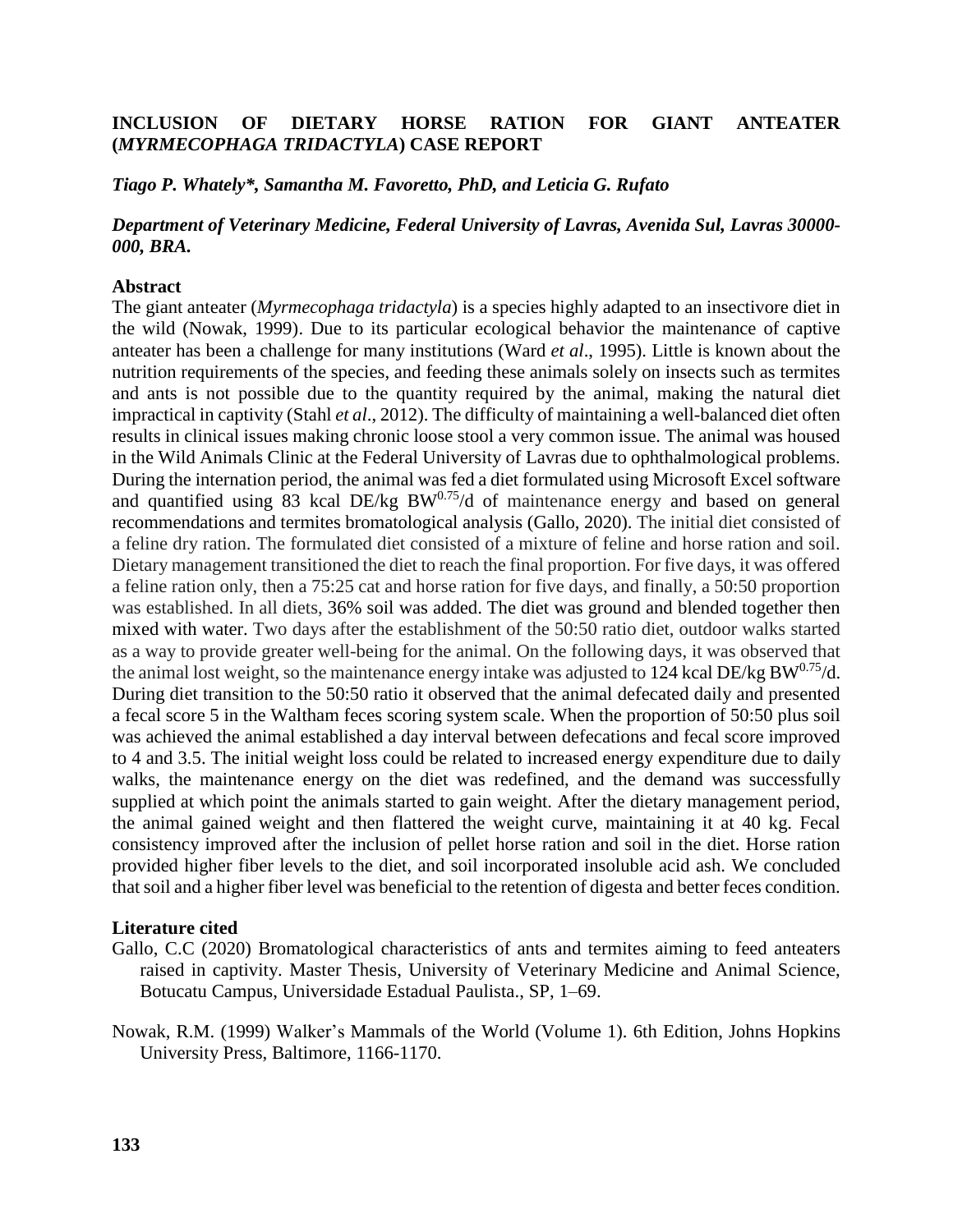- Stahl, M., Osmann, C., Ortmann, S., Kreuzer, M., Hatt, J. M., & Clauss, M. (2012). Energy intake for maintenance in a mammal with a low basal metabolism, the giant anteater (Myrmecophaga tridactyla). Journal of animal physiology and animal nutrition, 96(5).
- Ward, A. M.; Crissey, S. D.; Cassaro, K.; Frank, E. (1995), Formulating diets for Tamandua (T. tetradactyla) in Brazilian zoos. *Proceedings of the First Annual Conference of the Nutrition Advisory Group of the American Zoo and Aquarium Association*, p.159-169, 1995.

**Table 1:** Composition of the 50:50 relation diet offered to Giant anteater (*Myrmegophaga tridactyla*) at the Wild Animals Clinic at the Federal University of Lavras, 2021.

| <b>Nutrients</b> | 50:50 ratio Feline: Horse dry ration <sup>1</sup> |
|------------------|---------------------------------------------------|
| Crude protein, % | 28                                                |
| Fat, %           |                                                   |
| Ash, $%$         | 12.5                                              |
| Starch, %        | 46.4                                              |
| Crude fiber,%    | 77                                                |

<sup>1</sup>Nutrients are on a dry matter basis



**Figure 1.** Weight gain in anteater (*Myrmecophaga tridactyla*) at the Wild Animal Clinic at the Federal University of Lavras, 2021. Outdoor walks started at day 4.